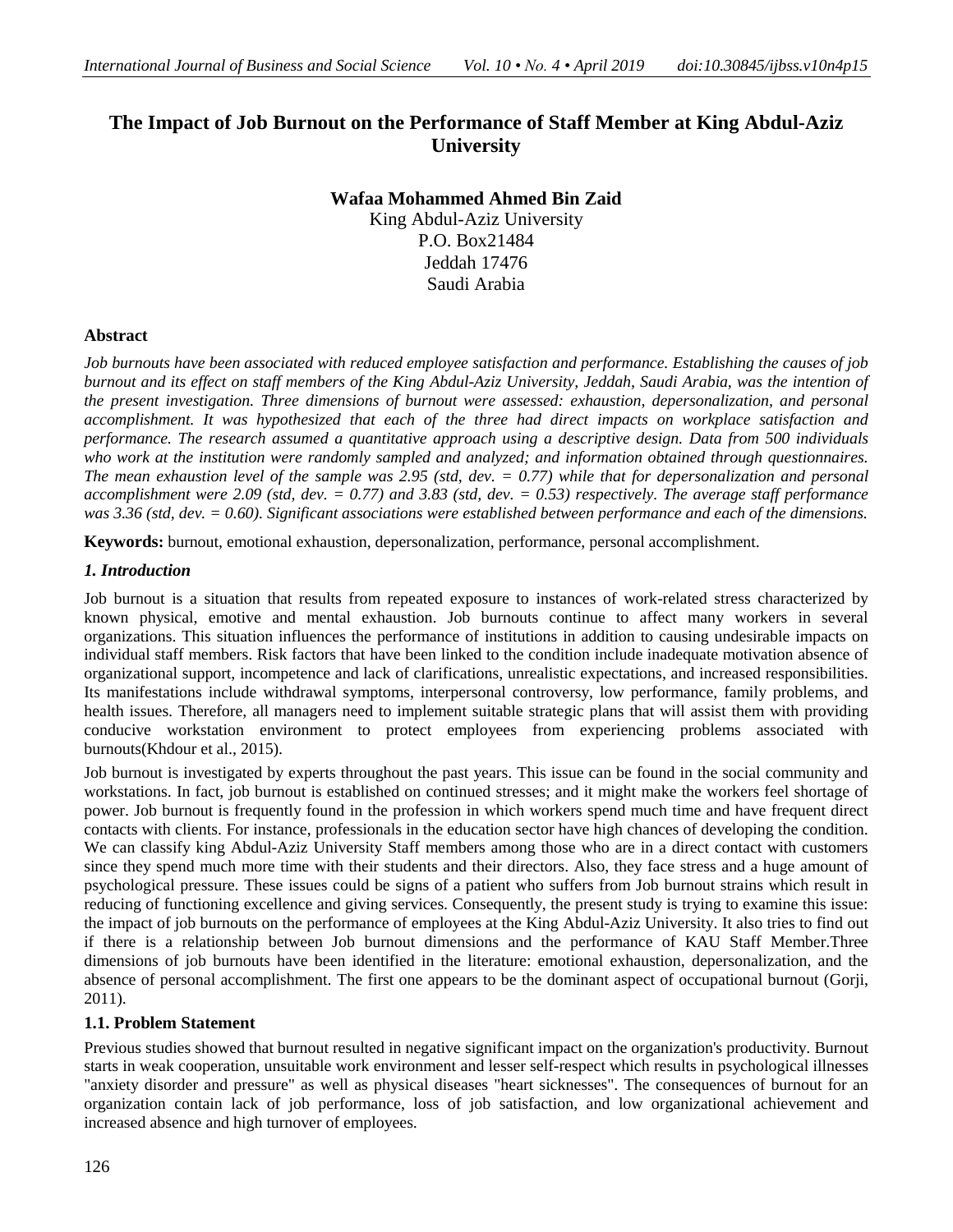Moreover, pressure, stress and emotional difficulties associated to jobs can cause more physical and mental consequences on employees. Although burnout has been a remarkable and focal point for many researches, there is still lack of studies in Saudi Arabia handle this phenomenon.

Therefore, the present study is trying to carefully study this phenomenon: The influence of Job burnout on the performance of King Abdul-Aziz University Staff Members; and to investigate the relationship between Job burnout dimensions: exhaustion, depersonalization, personal accomplishment and the Staff Member" Performance at KAU.

### **1.2. Objectives of the study**

1. To point out the level of Job Burnout among (KAU) Staff Members.

2. To identify the extent of job burnout affecting the performance of (KAU) staff members.

3.To analyze the impact of each of the job burnout factors: exhaustion, depersonalization, and personal accomplishment on performance of (KAU) Staff Members.

### **1.3. Significance of the study**

The importance of this study stems from the scarcity of previous studies to the researcher"s knowledge, in the Kingdom of Saudi Arabia, despite the many studies conducted in different parts of the world onjob burnout. In addition, the present research is anticipated to be useful for managers and administrators who can comprehend the existence of the of job burnout phenomenon among workers and allocate appropriate work to their employees. Moreover, it is anticipated to be useful for human resources who play significant role in the accomplishment of their responsibilities effectively in their universities in a way that develops quality of the service provided. Likewise, findings of this study will help human resource managers to implement appropriate and suitable work to employees; and help employees to deal with stress-related problems at work. In addition, this study is anticipated to enhance knowledge and experience for the psychologist. Finally, it might fill the gaps in the field; and offer a guideline to researchers to comprehend the importance of job burnout phenomenon and its effect on the Staff member.

### **1.4. Hypothesis of the study**

- 1. Hypothesisone: There is significant and negative impact of emotional exhaustion dimension of job burnout on (KAU) Staff Members' performance.
- 2.Hypothesis two: There is significant and negative impact of depersonalization dimension of job burn out on (KAU) Staff Members' Performance.
- 3.Hypothesis three: There is significant and positive impact of personal accomplishment dimension of job burnout on (KAU) Staff Members' performance.

### **1.5. Research Model**



### *2. Literature review*

### **2.1. Introduction of burnout**

There was no clear-cut definition of the burnout concept, though there were an extensive variety of ideas and thoughts concerning what it was. Nevertheless, there was an essential agreement regarding three main dimensions of the burnout experience, and consequent research on this matter led to the expansion of a multidimensional theory of burnout (Maslach, 1982). Work-related burnout from indefinable, long-lasting job stress was first defined in (1974) by Freudenbergon staff burnout from volunteers in an unrestricted medical clinic. Freudenberg (1974) is recognized with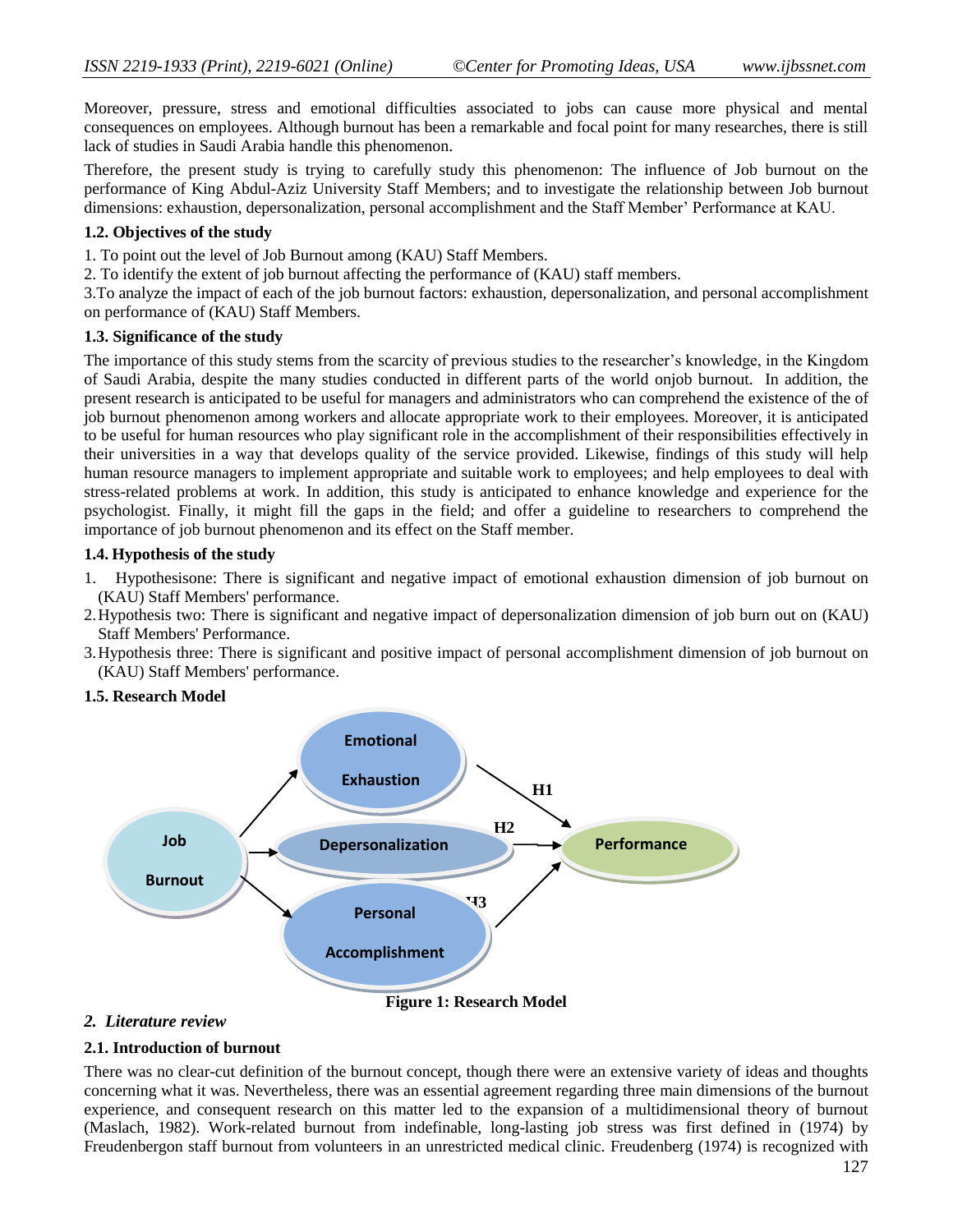discovering the term burnout and nominated the features of proficient burnout in the setting of physical and behavioral signs as follows: growing anger, frustration, doubt and fascination regarding partners' impacts on one's own personal career hopes and desires, extreme inflexibility and rigidity in application, and the presence of physical appearance of one who suffers from hopelessness and depression.

Burn out is a reaction to chronic, job-related stress known by physical, emotive and mental exhaustion, which results from circumstances of work, job strain and/or self-justifying coping (Schaufeli & Enzmann, 1998). In a brief point, burnout can be well-defined as feelings of tiredness, a suspicious attitude concerning people involved in the work and through a concentrated personal accomplishment or work efficiency (Lee &Ashforth, 1993).Burnout has been acknowledged theoretically and conceptually as a multidimensional disease of emotional exhaustion, depersonalization (cynicism) and reduced personal achievement also called lack of personal effectiveness (Schaufeli & Enzmann, 1998).

Zang and Feng (2011) stated that the plans for stopping job burnout are linked to the individuals or to the organization. Individual plans which prevent job burnout have usually programs for growing job proficiency, different relaxation exercises, identifying the goal and time management, productive rational and unawareness of passive thinking, employing humor, having a variety of activities at work, having and maintaining support networks, familiarizing to upsetting events, and self-monitoring one's stress (Demir et al., 2003; Espeland, 2006; Maslach et al., 2001).

In organization level, this plan usually emphases on methods like reconstructing job duties, goals of examining jobs, declining job demands and attendance in judgment making; using exact methods of selecting and engaging human capitals; possessing appropriate training courses(Wendy, 2009).Those persons who link in anticipation programs regularly faced few quantities of pressure in association with others.

### **2.2 Dimensions of burnout**

### **2.2.1. Emotional Exhaustion**

Emotional exhaustion has been recognized as the leading feature of burnout (Maslach et al., 2001). It signifies to the over-extension and reducing of resources connecting to feelings. This phase has signed such, fear, nervousness, and annoyance, and touchiness, lack of vitality, sense of weakness, and exhaustion. Emotional exhaustion is the first phase of burnout and has been well-known as the feeling of being passionately over-extended and tired by one's work (Maslach et al., 1996). Overall signs of emotional exhaustion are a headache, tiredness, and feeling of powerlessness.

### **2.2.2 Depersonalization**

It's related to negative responses of the individuals toward different working conditions which cause creation of negative view, the feeling of being unacceptable and in the end creation of a gap between the individuals and their jobs(Maslach et al, 1996).It is an effort to put space between oneself and capability receivers by actively disregarding the potentials that mark them sole and charming people. Their needs are further controllable when they are wellthought-out measured objects of one's work. Outside of the human services, people use cognitive separation by developing an unimportance or pessimistic attitude when they are fatigued and disheartened. Isolation is such a direct interaction to exhaustion that a strong relationship from exhaustion to "cynicism": depersonalization"; which is showed reliably in burnout study, across an extensive range of institutional and professional situations (Lee &Ashforth, 1993).

### **2.2.3 Decrease of personal accomplishment**

Lack of personal aptitude or lack of personal achievement is the last stage of burnout where the employees have entirely burnt out and require a clinical care with sense of failure. The employee destructively assesses their capability and attainments in the workplace (Maslach et al, 1996). This stage comprises two aspects, job capability and, the achievement in one's work. The worker assesses his achievements in the specialized life detrimentally. An individual feels unhappy and dissatisfied with her/his work. Inefficacy last in despair, low self-confidence, and incapability to deal with work stresses. The employee feels hopeless which results in low self-respect and little capability and low efficiency (Maslach et al., 2001).

### **2.3. Measurement of Burnout**

According to Maslach et al., (1996) the famous burnout assessing tool is the Maslach Burnout Inventory MBI questionnaire. In fact, the MBI includes the three above stated measurements of burnout: personal achievement, emotional tiredness, and depersonalization. As stated by Halbesleben (2003), the MBI was planned to deal with burnout in social services area. Nevertheless, it has been modified to handlea broader range of jobs. The MBI consists of twenty-two items. The MBI-GS, however, has modified some items with a more general phrasing, and handle a separate attitude towards the job somewhat than towards the persons. An extensive variety of professions has been interrogated, experiential and surveyed before building this multidimensional burnout assessment device.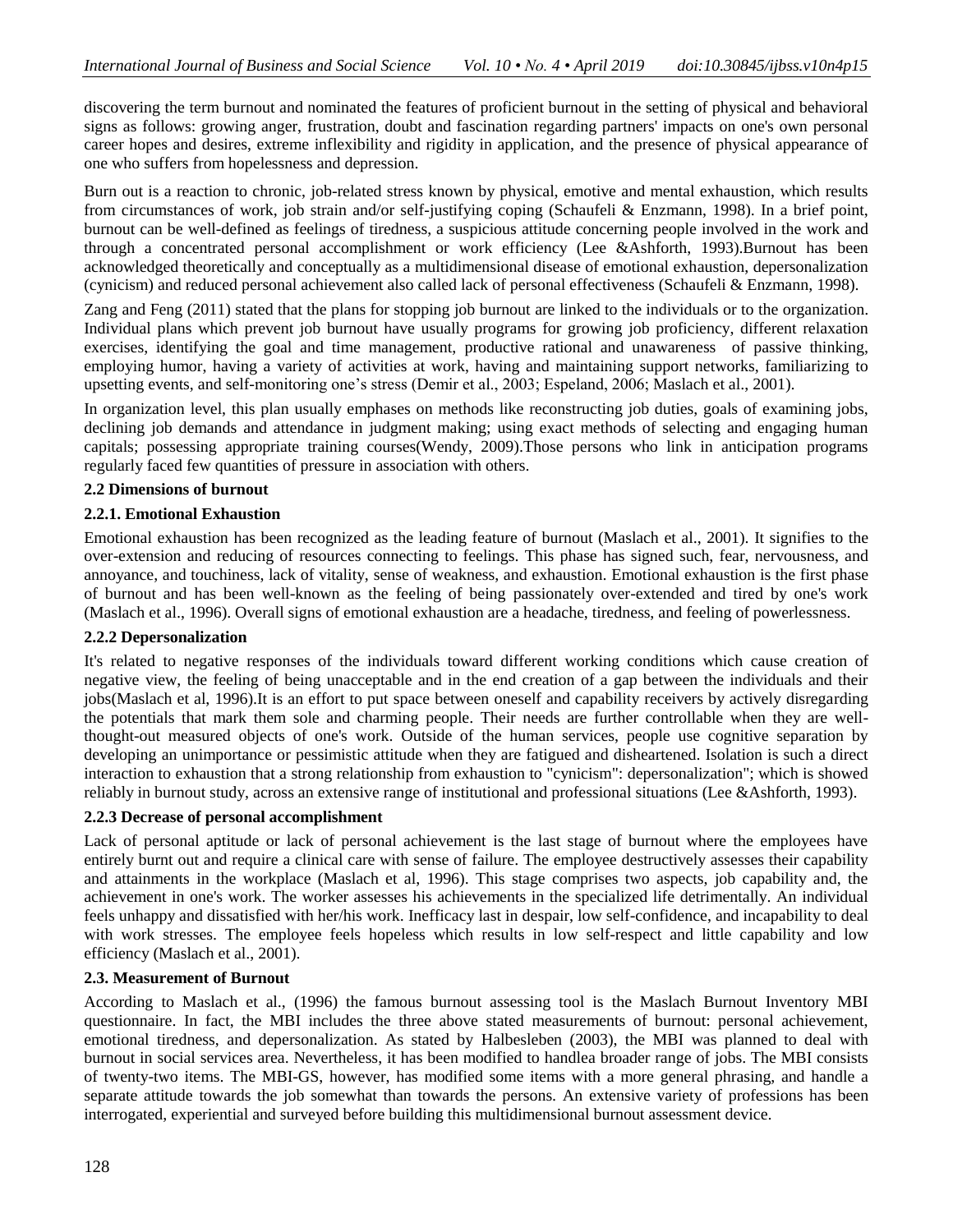The MBI-GS multidimensional approach implies that it may be more effective to consider how to reduce the likelihood of emotional exhaustion, or to prevent the tendency to depersonalize, or to enhance one's sense of accomplishment, rather than to use a more general stress reduction approach (Maslach & Schaufeli,1993).

# **2.5. Previous Studies**

Gorji(2011) investigated the relationship between the impact of job burnout dimension on employees' performance of 250 bank workersin Golestan region in Iran. The findings have shown that in addition to the high amount of job burnout through personnel's, other characteristics like passionate tiredness and depersonalization has a certain reverse effect on the performance of an individual. This means that the conduct of the personnel's decrease according to increasing emotional exhaustion, depersonalization and vice versa. Also, it became obvious that the deficiency of the Individual success isn"t associated with the individual's achievement**.**

In Poland, Kugiejko (2015) investigated the lack of managerial support which relates to the group of variables describing characteristics of 141 teachers' burnout at Polish schools using mix method approach. Special emphasis was given to the age and inclination to exhaustion at work, lack of inspiration and feeling of obstruction. The study presented that in most cases instructors within the range of the research confirmed not to feel burnout. However, fairly less than a half of them declared to working under daily stress and in fact experiencing the process of the job burnout without even understanding it.

Moreover, Naser et al.,(2015) studied the Effect of Job Burnout on Employees' Satisfaction in Jordanian Universities; using a descriptive analytical method through a comparative study between Governmental Universities and private ones, the questionnaire was distributed to a sample of (200) administrators of the organizational staff. The study has presented that the level of job burnout experienced by the administrative staff in the university sector was more than average; showed that low personal performance dimension has placed the first as the most persistent job burnout dimension followed by physical and emotional overtiredness; lastly, negative attitude towards relationships. It found that the level of job burnout in public universities was higher.

In addition, Afzalur Rahim (2016) investigated the relationships of effective conflict management strategy and less active conflict management strategy. Data consisted of 869 academics of MBA undergraduate students who had jobs. Findings displayed that a combination of relevant conflict-handling styles by attendant can guide to a useful conclusion, such as decreased job burnout. It is also predicted that the use of effective conflict management strategy by staffs might lead to more advantageous consequences for the institution.

Moreover, Bakker and Oerlemans (2016) concentrated on the relationship between discrepancies concerning selfrepresentation, the burnout syndrome, and job contentment, among Italian correctional officers. Link Burnout Questionnaire (LBQ) was used for data collection. Finding showed that burnout level was high and decreased job satisfaction. Finally, burnout facilitated the relationship between self-representation inconsistencies and job contentment. Higher discrepancies decreased satisfaction with one job by multiplying burnout levels.

The current study smears the association between Job Burnout and KAU staff member performance. The difference between the current study and the preceding studies is the sample size and the scope of the research. All the previous studies were accompanied by small sample size while this study will be directed in large sample size. Nevertheless; this study is similar to the earlier studies in following the quantitative approach method.

# *2. Research methodology*

### **3.1. Introduction**

The study sought to investigate the impact of job burnout dimensions (emotional exhaustion, depersonalization, personal accomplishment) on the performance of (KAU) staff members; and to measure the level of job burnout and the level of performance. The resources of the primary data were collected using survey questionnaire method which was designed based on (Maslach 1982, 1998) theory and distributed to the staff members of (KAU) in Jeddah, KSA. Descriptive Statistical Techniques and inferential statistics method that included regression analysis were used to test the research hypotheses.

### **2.2. Research instrument**

The questionnaire contains three main sections. The first section consisted of three demographic variables (gender, age, and experience).The second section included (21) items that measure the state of burnout for the sample of the study of (KAU) staff members (independent variable) through three sub-dimensions: emotional exhaustion: (9 items); depersonalization: (5 items); and decrease of personal accomplishment: (7 items).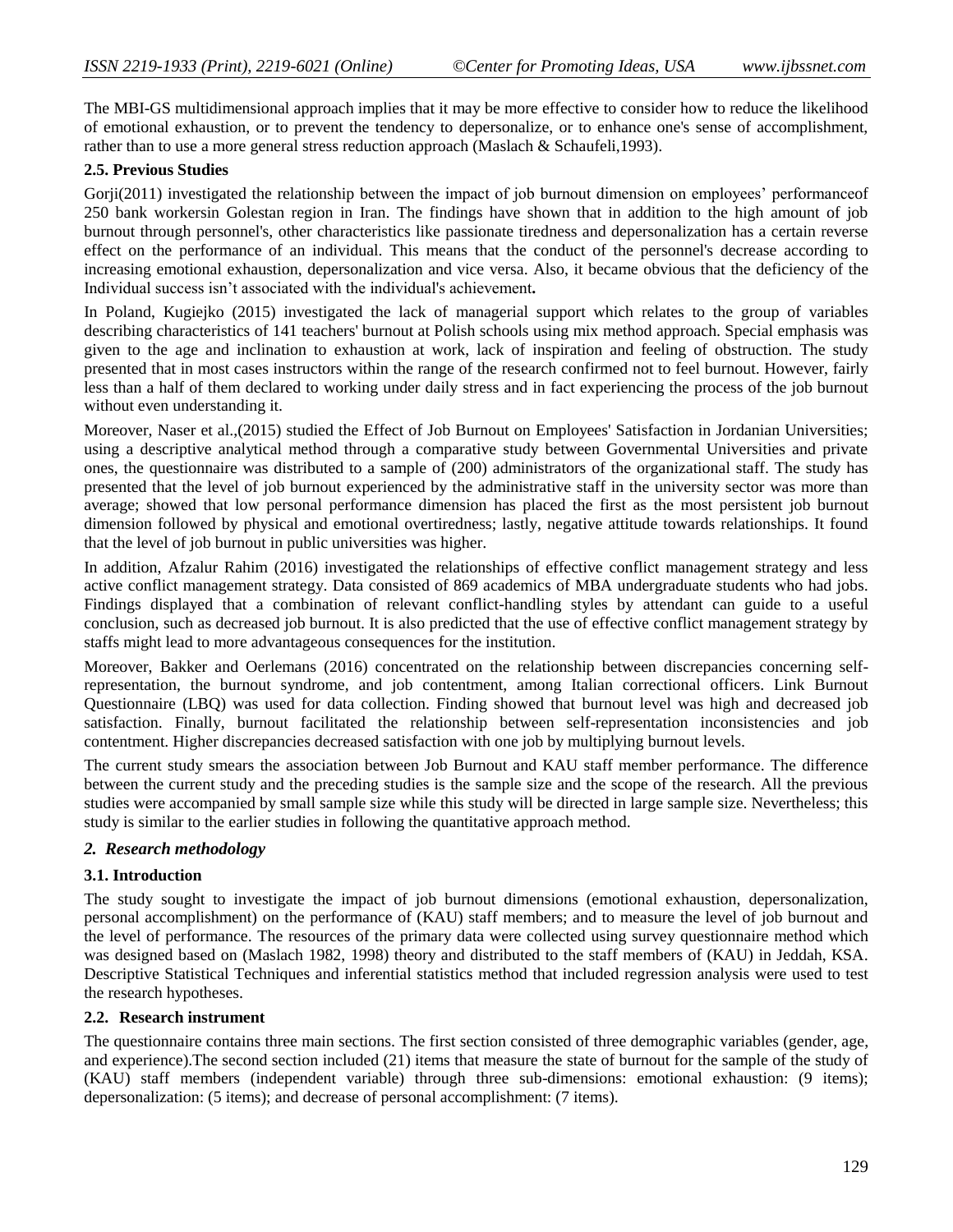The third section included (18) items that measure the performance of the sample of the study (dependent variable) under the effect of burnout. Respondents were asked to read each item and select one of the choices as follows: - Score 5: For the (Strongly agree); - Score 4: For the (Slightly agree); - Score 3: For the (Neither agree or disagree); - Score 2: For the (Slightly disagree); - Score 1: For the (Strongly disagree).

# **3.4. Population and Sample**

The research population includes all of the Staff Members in King Abdul-Aziz University, in Jeddah. A simple random sample technique was acquired using the electronic web of the university; and around (500) valid responses were received.

The characteristics of the sample of the study are presented as shown in tables (1,2 and 3) below:

|  | Table (1) Participants distribution according to Gender |
|--|---------------------------------------------------------|
|--|---------------------------------------------------------|

| Gender                 | <b>Frequency</b> | Percentages% |
|------------------------|------------------|--------------|
| Male                   | .96              | 36.2         |
| Female                 | 304              | 60.8         |
| $\tau$ <sub>otal</sub> | 500              | 100.0%       |

Table (1) shows that majority of participants are female (60.8%).

| Age classes           | <b>Frequency</b> | Percentages% |
|-----------------------|------------------|--------------|
| Less than 30 years    |                  | 15.2         |
| 30- to less than $45$ | 313              | 62.6         |
| 45- to less than $60$ |                  | 19.4         |
| 60 and more           | 14               | 2.8          |
| Total                 | 500              | 100.0%       |

### **Table (1) Participants distribution by Age**

Table (2) displayed the staff members distribution by age, and it was observed that, the staff members in age class (30 to less than 45) comprised the majority with (62.6%).

| experiences        | <b>Frequency</b> | Percentages% |
|--------------------|------------------|--------------|
| 1-to 5 years       | 128              | 25.6         |
| 6-to 10 years      |                  | 34.2         |
| More than 10 years |                  | 40.2         |
| Total              | 500              | 100.0%       |

# **Table(2) Participants distribution by experience**

Table (3) showed that majority of participants have experience of more than 10 years40.2%).

# **2.3. The survey scale reliability**

As shown in Table (4), the total Cronbach's alpha for the study fields was (0.75) which was highly sufficient to guarantee that the survey scale has a very high reliability.

| Dimensions                         | No of items | Cronbach's Alpha coefficient |
|------------------------------------|-------------|------------------------------|
| Dimension one: burnout             | 21          | 0.721                        |
| Subscale1: emotional exhaustion    |             | 0.853                        |
| Subscale2: depersonalization       |             | 0.792                        |
| Subscale3: Personal accomplishment |             | 0.717                        |
| Dimension two: Performance         | 18          | 0.872                        |
| Overall reliability                | 39          | 0.750                        |

### *3. Analysis of the Results*

# **4.1. Section one: descriptive statistics**

The main objective behind conducting the descriptive statistics is to assess the rate of burnout among (KAU) staff members; and its impact on their job performance by analyzing the three dimensions: (emotional exhaustion,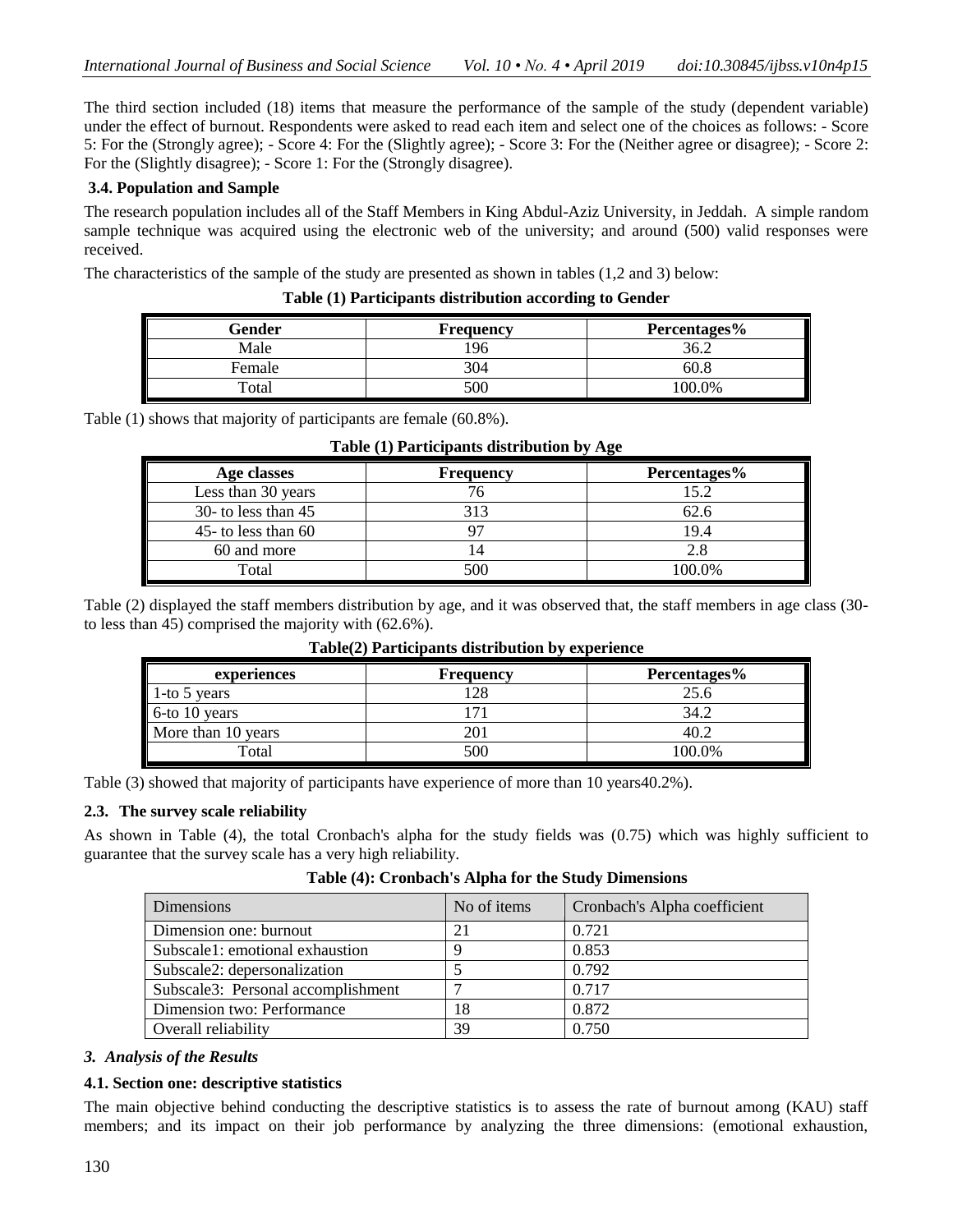depersonalization, personal accomplishment). To conduct data analysis, the means, and standard deviations are used. The results of this analysis are presented as in the following tables:

|                | Table (3) Farticipality responses with regard to emotional exhaustions                      |       |                              |                |  |
|----------------|---------------------------------------------------------------------------------------------|-------|------------------------------|----------------|--|
| Item<br>No.    | Emotional exhaustion                                                                        | Means | <b>Standard</b><br>deviation | Ranking        |  |
|                | I feel emotionally drained from my work.                                                    | 3.30  | 1.15                         | 3              |  |
| 2              | I feel that my work has exhausted emotionally.                                              | 3.69  | 1.10                         | 2              |  |
| 3              | I feel used up at the end of the work day.                                                  | 3.20  | 1.21                         | $\overline{4}$ |  |
| $\overline{4}$ | I feel fatigued when I get up in the morning and<br>have to face another day in the morning | 2.69  | 1.14                         | 5              |  |
| 5              | Working with people all day is really a strain for<br>me.                                   | 2.40  | 1.14                         | 8              |  |
| 6              | I feel burned out from my work.                                                             | 2.69  | 1.25                         | 6              |  |
| 7              | I feel frustrated by my job.                                                                | 3.94  | 1.00                         |                |  |
| 8              | I feel I'm working too hard on my job.                                                      | 2.61  | 1.18                         |                |  |
| 9              | I feel like I'm at the end of my rope.                                                      | 2.00  | 1.03                         | 9              |  |
|                | Overall mean                                                                                | 2.95  | 0.77                         |                |  |

| Table (5) Participants responses with regard to emotional exhaustions |
|-----------------------------------------------------------------------|
|-----------------------------------------------------------------------|

Table (5) showed that the overall mean value of the impact of emotional exhaustion on KAU staff members' performance is equal to (2.95) with (St. Dev. 0.77); which indicated that they are moderately impacted by emotional exhaustion. In addition, majority of staff members confirmed that they feel frustrated by their job. On the other hand, they did not agree that working with people all day is really a strain for them, or they feel like they at the end of their rope.

**Table (6) Participants responses with regard to depersonalization** 

| Item<br>No. | Depersonalization                                                     | Means | Standard<br>deviation | Ranking                  |
|-------------|-----------------------------------------------------------------------|-------|-----------------------|--------------------------|
| 10          | I feel I treat some recipients as if they were<br>impersonal objects. | 2.02  | 1.04                  |                          |
| 11          | I've become more callous towards people since I<br>took this job.     | 1.95  | 0.99                  | 4                        |
| 12          | I worry that this job is hardening me emotionally.                    | 2.18  | 1.14                  | 2                        |
| 13          | I don't really care what happens to some students.                    | 1.84  | 0.92                  | $\overline{\phantom{0}}$ |
| 14          | I feel recipients blame me for some of their<br>problems.             | 2.48  | 1.13                  |                          |
|             | Overall mean                                                          | 2.09  | 0.77                  |                          |

Table (6) showed that the overall mean value of the impact of depersonalization on KAU staff members" performance is equal to (2.09) with (St. dv: 0.77), which indicated that they did not agree that depersonalization has any impact on their performance, which means that the majority of them feel normal, while doing their jobs in the university.

| Item<br>No. | Personal accomplishment                                                    | Means | Standard<br>deviation | Ranking                     |
|-------------|----------------------------------------------------------------------------|-------|-----------------------|-----------------------------|
| 15          | I can easily understand how my recipients feel about<br>things.            | 3.42  | 0.95                  |                             |
| 16          | I deal very effectively with the problems of my recipients.                | 4.20  | 0.75                  |                             |
| 17          | I feel I'm positively influencing other people's lives<br>through my work. | 3.67  | 0.95                  | 6                           |
| 18          | I can easily create a relaxed atmosphere with my students.                 | 3.77  | 0.93                  |                             |
| 19          | I feel exhilarated after working closely with my students.                 | 3.82  | 0.86                  | 3                           |
| 20          | I have accomplished many worthwhile things in this job.                    | 3.79  | 0.85                  | $\overline{4}$              |
| 21          | "In my work, I deal with emotional problems very calm.                     | 4.16  | 0.79                  | $\mathcal{D}_{\mathcal{L}}$ |
|             | Overall mean                                                               | 3.83  | 0.53                  |                             |

**Table(7) Participants responses with regard to personal accomplishment**

Table (7) showed that the overall mean value of the impact of personal accomplishment on KAU staff members' performance is equal to (3.83) with (St. dv: 0.53), which indicated that their personal accomplish is positive during performing their job in the university and not in decrease.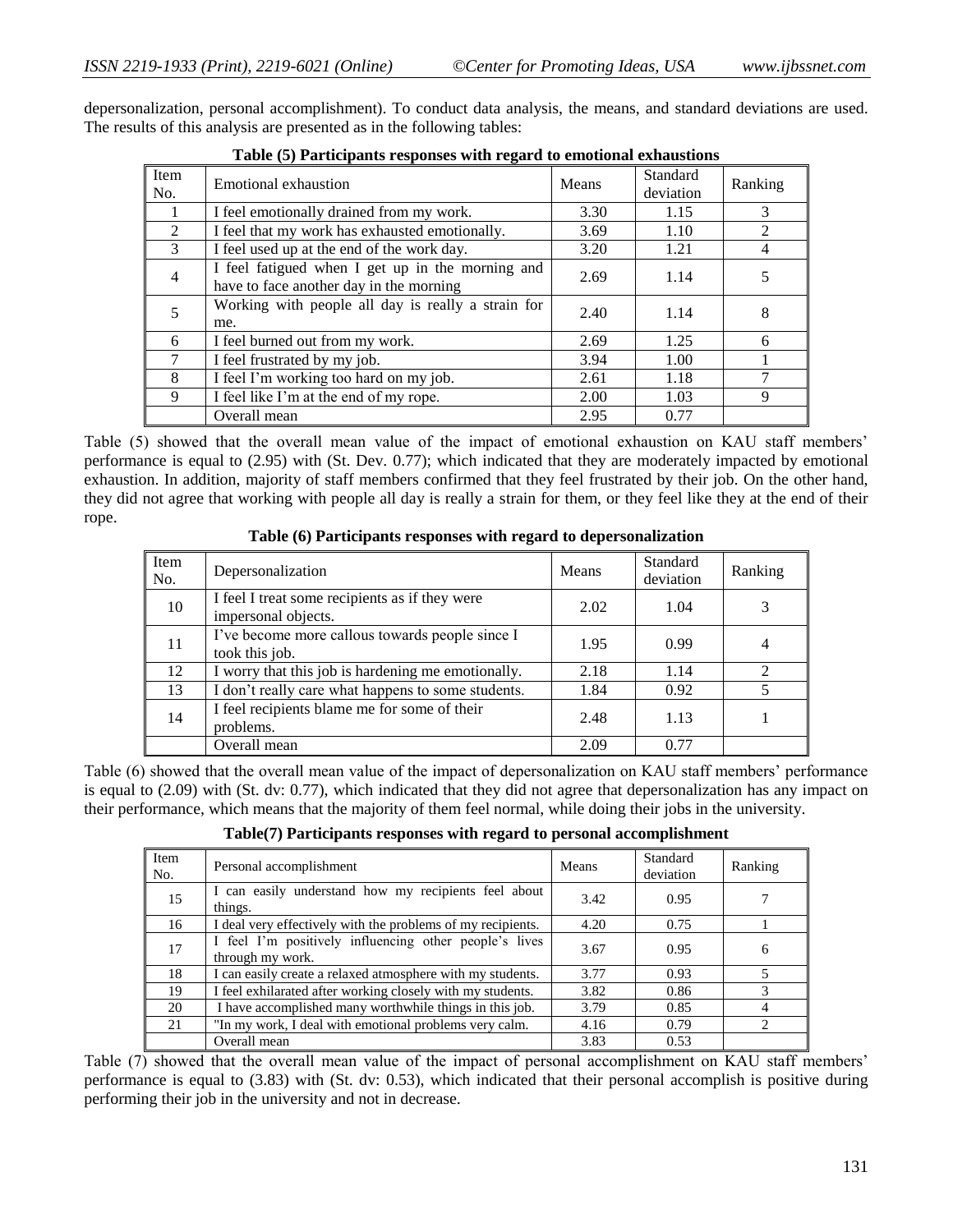| Item<br>No.    | <b>Staff Members' Performance</b>                                                                                               | Means | Standard<br>deviation | Ranking        |
|----------------|---------------------------------------------------------------------------------------------------------------------------------|-------|-----------------------|----------------|
| $\mathbf{1}$   | I have desire and willingness to process over thy<br>assignment's tasks.                                                        | 3.79  | 1.13                  | $\overline{4}$ |
| $\overline{2}$ | Potential skills matching my professional rank.                                                                                 | 4.04  | 0.94                  | $\overline{2}$ |
| 3              | I am capable to deal with advanced technology and<br>communication systems.                                                     | 4.50  | 0.62                  | $\mathbf{1}$   |
| $\overline{4}$ | Management provides excellent touch for developing<br>ideal relationship between students and teaching staff.                   | 3.35  | 1.20                  | $\tau$         |
| 5              | Responsibilities of each member in organization chart<br>known and identified distinctly.                                       | 2.92  | 1.22                  | 16             |
| 6              | The policy of teaching committee obliges and sustain in<br>clarifying assignment duties.                                        | 2.99  | 1.18                  | 13             |
| $\overline{7}$ | Management design periodical training<br>course<br>in<br>recognition to classify posts standardization.                         | 2.99  | 1.13                  | 14             |
| $\,8$          | I am well aware of the tasks required in detail, committed<br>and adherence to accordingly.                                     | 3.56  | 1.10                  | 5              |
| 9              | There are competition conflicts in the field of the work<br>between colleagues against some responsibilities.                   | 3.33  | 1.08                  | 8              |
| 10             | I am capable to find alternative solutions to resolve<br>business difficulties.                                                 | 3.89  | 0.78                  | 3              |
| 11             | The management desk sustains conception ideas raised by<br>teaching staff with regard to enhancement performance<br>quality.    | 3.18  | 1.09                  | 11             |
| 12             | I care management risk while doing tasks though in<br>different and innovatively modes guaranteed successful.                   | 3.55  | 0.99                  | 6              |
| 13             | Teaching staff those provide new opinions consider useful<br>for the work within frame department have been<br>rewarded.        | 2.70  | 1.12                  | 18             |
| 14             | I know my duties, responsibilities and required tasks in<br>accordance to work's identification card.                           | 3.31  | 1.16                  | 9              |
| 15             | Performance scale could be measuring performance<br>levels.                                                                     | 3.11  | 1.15                  | 12             |
| 16             | Availability continuous review of standards performance<br>thereof proof objectives occur against each phase of<br>performance. | 2.89  | 1.10                  | 17             |
| 17             | Management desk establish obvious criteria for all<br>employees' application in link with various duties.                       | 2.99  | 1.08                  | 15             |
| 18             | Performance evaluation criteria dividend based on job<br>type within precise department.                                        | 3.30  | 1.07                  | 10             |
|                | Overall mean value                                                                                                              | 3.36  | 0.60                  |                |

**Table (8) The staff members views with regard to their performance**

The results in table (8) showed the staff members "performance mean value is equal to (3.36) with (St. dv:0.60). Therefore, it could be concluded that burnout has a moderate effect on staff members' performance in KAU.

However, the result showed that, there are various positive indications presenting that the staff members" performance is not affected by burnout: majority of staff members strongly agreed that they are capable to deal with advanced technology and systems, and they are capable to find alternative solutions to resolve business difficulties.

**Table (9) Multiple regression correlation relationship between burnout's dimensions and Staff members' performance.**

| Model                   | Coefficients | <b>B</b> eta          | T-test     | Sig.  | F       | Sig. |
|-------------------------|--------------|-----------------------|------------|-------|---------|------|
| Constant                | 30.22        |                       | $6.419**$  | 0.00  |         | 0.00 |
| Emotional exhaustion    | $-0.225$     | $-0.144$              | $-2.924**$ | 0.004 | 58.92** |      |
| Depersonalization       | 0.098        | 0.035                 | 0.730      | 0.47  |         |      |
| Personal accomplishment | 1.309        | 0.448                 | $10.07**$  | 0.00  |         |      |
| ${}^{2}R = 0.263$       |              | Adj ${}^{2}R = 0.258$ |            |       |         |      |

\*\*indicated that T-test is significant at the (0.01) significant level

\*\*indicated that F-value is significant at the (0.01) significant level.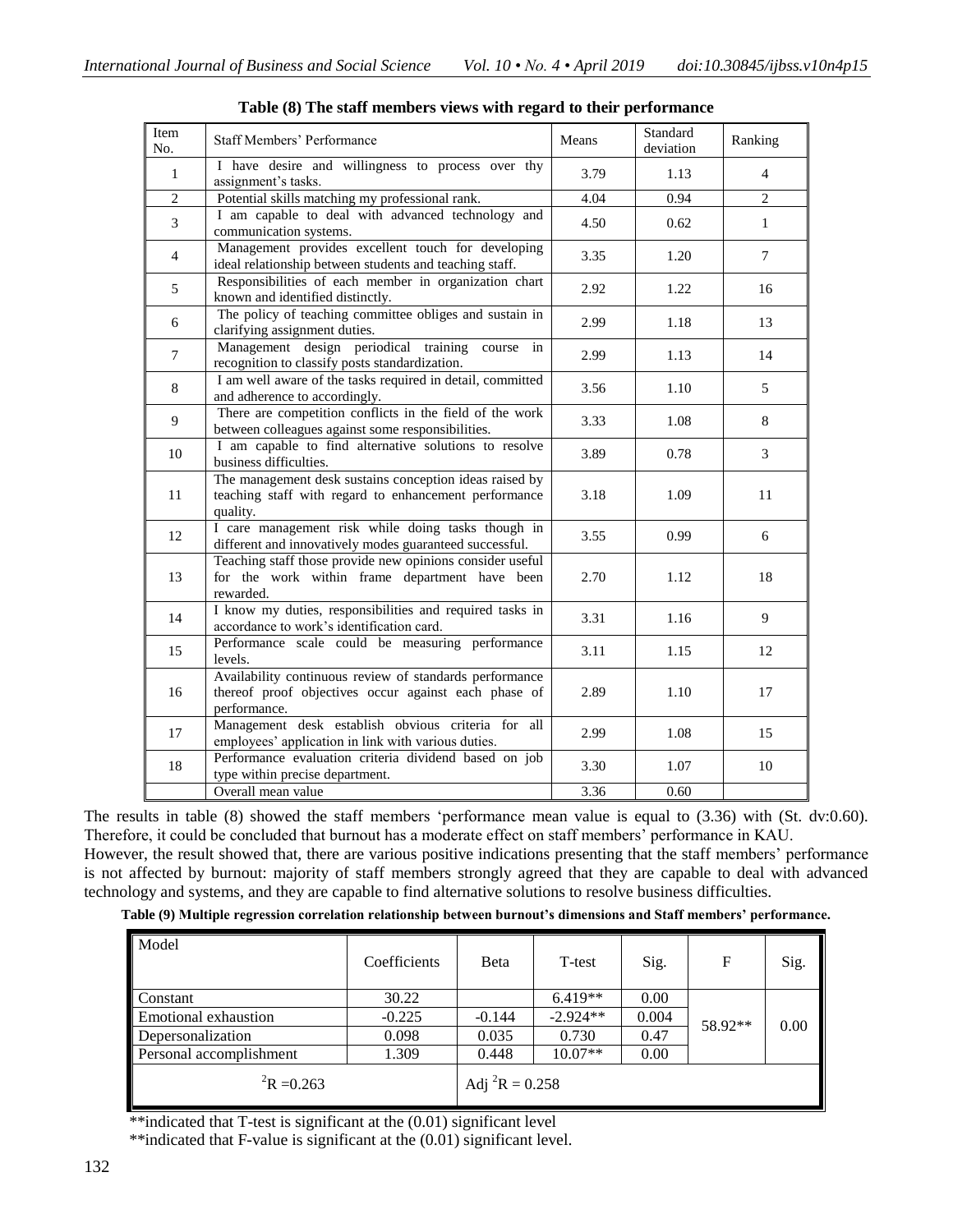The results in table (9) revealed that the F-value is significant at the (0.01) significant level, which indicated that, the multiple regression model used is efficient to estimate the effect of burnout dimensions on the Staff members' performance; which is supported by the coefficient of determination  $(R^2)$  value reaching (0.263). This means the dimensions of burnout have the power to estimate the changes on the KAU Staff members' performance by 26.0% approximately.

### **4.3 Section two: Results of Testing Research Hypotheses**

- (**H1):** stated that "There is significant and negative impact of emotional exhaustion dimension of job burnout on (KAU) Staff Members' performance".

### **Table (10): Person's Correlation coefficient between the independent variable (emotional exhaustion) and the dependent variable Staff members' Performance**

| Variables            | Staff members' Performance     |          |  |
|----------------------|--------------------------------|----------|--|
|                      | <b>Correlation Coefficient</b> | P-value  |  |
| Emotional exhaustion | $-0.330**$                     | $0.00\,$ |  |

\*\*indicated that correlation coefficient is significant at the (0.01) level

The result showed that there is statistically significant and inverse correlation relationship between emotional exhaustion and the Staff members' performance at the significant level (0.01). This negative value indicated that emotional exhaustion, has a negative impact on Staff members" performance, but it could be considered as a weak impact. Hence, the hypothesis is accepted.

**-(H2):** stated that "There is significant and negative impact of depersonalization dimension of job burn out on (KAU) Staff Members' Performance".

### **Table (11)Person's Correlation coefficient between the independent variable (depersonalization) and the dependent variable Staff members' Performance.**

| ╹<br>ariables     | Staff members' Performance     |         |  |
|-------------------|--------------------------------|---------|--|
|                   | <b>Correlation Coefficient</b> | P-value |  |
| depersonalization | $-0.233**$                     | 0.00    |  |

\*\*indicated that correlation coefficient is significant at the  $(0.01)$  level

The result showed that there is statistically significant and inverse correlation relationship between depersonalization and the Staff members' performance at the significant level (0.01). This negative value indicated that depersonalization has a negative impact on Staff members" performance in KAU. However, the value is low, so the impact is weak. Hence, the hypothesis is accepted.

**-(H3)** stated that "There is significant and positive impact of personal accomplishment dimension of job burnout on (KAU) Staff Members' performance".

**Table (12) Person's Correlation coefficient between the independent variable (depersonalization) and the dependent variable Staff members' Performance.**

| <sup>7</sup> ariables               | Staff members' Performance     |          |
|-------------------------------------|--------------------------------|----------|
|                                     | <b>Correlation Coefficient</b> | P-value  |
| Decrease of personal accomplishment | 1499**                         | $0.00\,$ |

\*\*indicated that correlation coefficient is significant at the (0.01) level

Result in table (12) revealed that there is statistically and positive relationship between personal accomplishment and Staff members' performance, as the value of correlation coefficient is reaching  $(0.499)$ , and significant at the  $(0.01)$ significant level. This positive value indicated that personal accomplishment affects positively on the staff performance and vice versa.

### **5.** *Discussion and Recommendations*

### **5.1. Discussion of the level of burnout of staff members at KAU in the dimensions of (Emotional Exhaustion, Depersonalization, and Personal Accomplishment)**

The results demonstrated moderate levels of burnout at the institution as mean is (2.96) which indicated that employees at KAU continue to experience some instances of burnouts. A similar study across Jordan universities found average levels of job burnouts across both public and private institutions as mean is (3.42) and (3.37) respectively(Khdour et al.,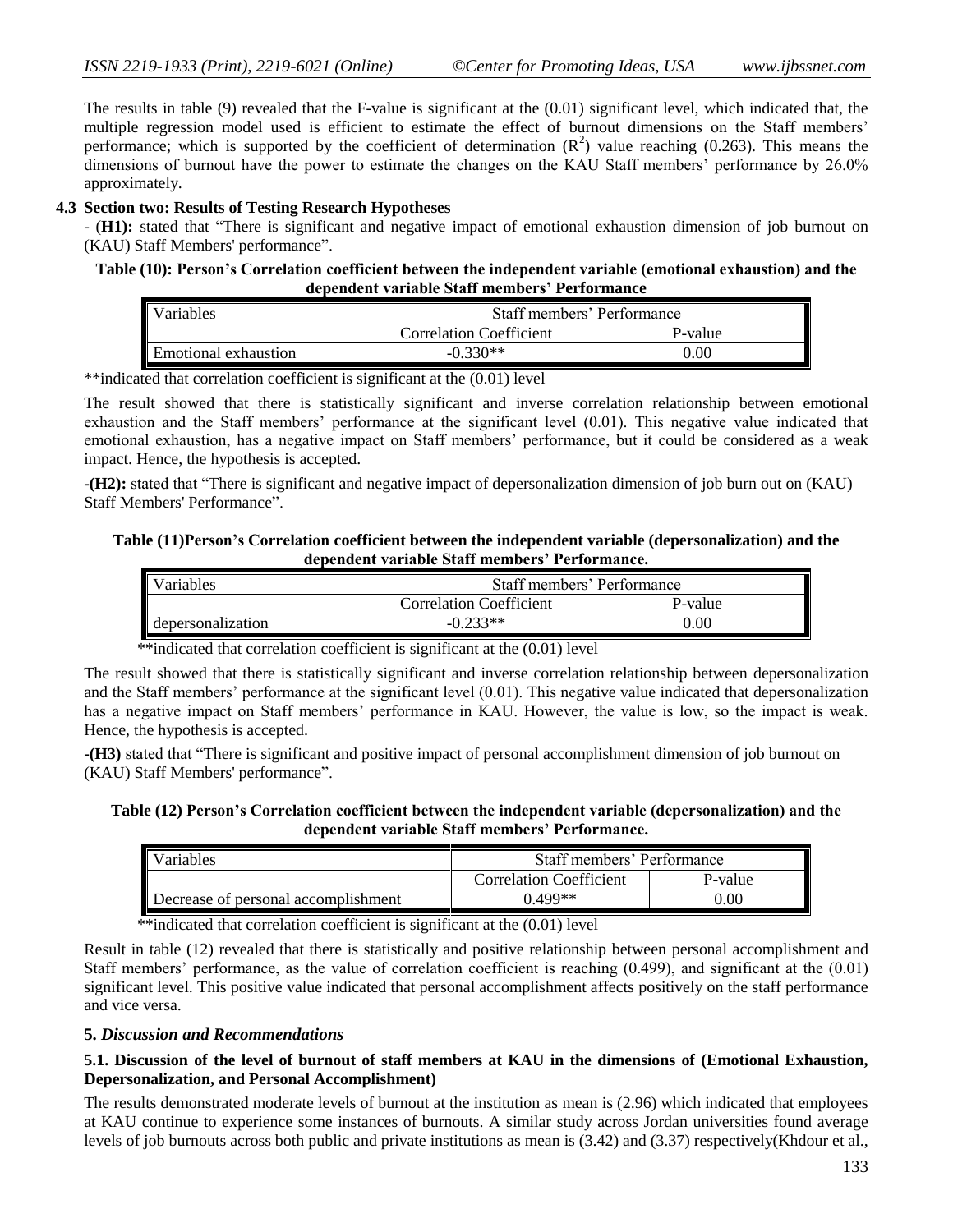2015). This finding indicated that problems are not limited to the target university. Workers in many learning institutions continue to contend with the issue.

### **5.1.1. Emotional exhaustion**

The results of the survey on the emotional exhaustion dimension of burnout suggest that it had a moderate impact on employees at the King Abdul-Aziz University. A similar study by Gorji (2011) also noted high-level emotional exhaustion as a principal aspect of burnout in addition to depersonalization. According to the outcomes, the highest ranked factors that were associated with emotional exhaustion were job-related frustration, emotional exhaustion resulting from work, and emotional drain. In addition, Freudenberg (1974) identified workplace frustration as a principal contributor to the problem.

As noted by Maslach et al., (2001), the risk factors of high-level frustrations include the absence of motivation, limited growth opportunities, and the presence of a worrying atmosphere. These dynamics contribute emotional drain which, in turn, leads to instances of burnout. Kugiejko (2015) also associated high workloads with increased stress and frustration levels. If the current trend persists, the university is likely to experience high levels of burnout. The management needs to implement appropriate strategies to contain the situation.

### **5.1.2 Depersonalization**

The impact of depersonalization was not significant at the university, suggesting that the majority of the workers do not experience repeated feelings of being detached from themselves. This finding is comparable with that of Khdour et al. (2015) who ranked this variable as the lowest among the dimensions. Therefore, it can be concluded that depersonalization is not a significant factor when analyzing the impacts of burnouts on performance at KAU.

Depersonalization has been considered a reliable measure of burnout and has a drastic impact on performance (Gorji, 2011; Maslach et al., 2001). However, the insignificant impact of depersonalization at the university does not suggest the workers are free of issues related to the problem. According to the findings, the aspect of depersonalization that received the highest ranking was the fact that some workers felt that they were recipients of blames for many problems. This state is likely to contribute to high stress levels, a situation that contributes to burnouts (Demir et al., 2003). Managers need to evaluate the way they distribute blames across different employees. Otherwise, they may overburden some workers and impel them to experience recurring instances of stress.

### **5.1.3 Personal accomplishment**

Personal accomplishment attained the highest rating suggesting that workers at the university had high levels of selfefficacy. Khdour et al. (2015) identified personal performance as the highest ranked dimension of job burnout. The implication is that employees who demonstrate high levels of self-efficacy experience low frequencies of burnouts. In fact, low sense of personal achievement has been associated with high levels of exhaustion (Lee, &Ashforth, 1993). This fact probably explains the fact that workers at KAU had lower levels of burnouts than those analyzed by Khdour et al., (2015). All the items of this dimension recorded above average means. However, the highest rated item was the ability of a worker to solve the problems of their clients, implying the need for organizations to equip workers with resources and skills that enable them to address the needs of their recipients.

# *5.2 Discussion on the (Measure of Performance)*

Findings assessed the extent to which job burnout affected the performance of the staff members of the target institution. The result of this analysis indicated that burnouts had moderate impacts on employee performance at KAU. This outcome is in agreement with several other studies that have found positive links between the two. For example, Zang and Feng (2011) established a significant association between job contentment and the intention to quit voluntarily. The mediating factor between the two variables was burnout. Khdour et al. (2015) who established higher job burnout levels in public universities than in private institutions also noted reduced satisfaction rates in the former, suggesting a negative correlation between burnouts and workplace contentment. Similar findings were noted by Bakker and Oerlemans (2016) who associated burnout with reduced satisfaction.

The dimensions that were found to have significant impacts on employee performance were personal accomplishment and emotional exhaustion. Depersonalization was noted to have insignificant influence on performance. According to Khdour et al. (2015), only one dimension of burnout, personal achievement, was associated with employee satisfaction. The implication is that although the three aspects influence performance, emotional exhaustion and personal accomplishment are the most significant. Therefore, organizational strategies that aim at minimizing burnouts should put much emphasis on the two.

The notable dynamics that contributed to the moderate impact of burnout on performance were the high capability to deal with changing technologies, high match between employee skills and job specification, and the availability of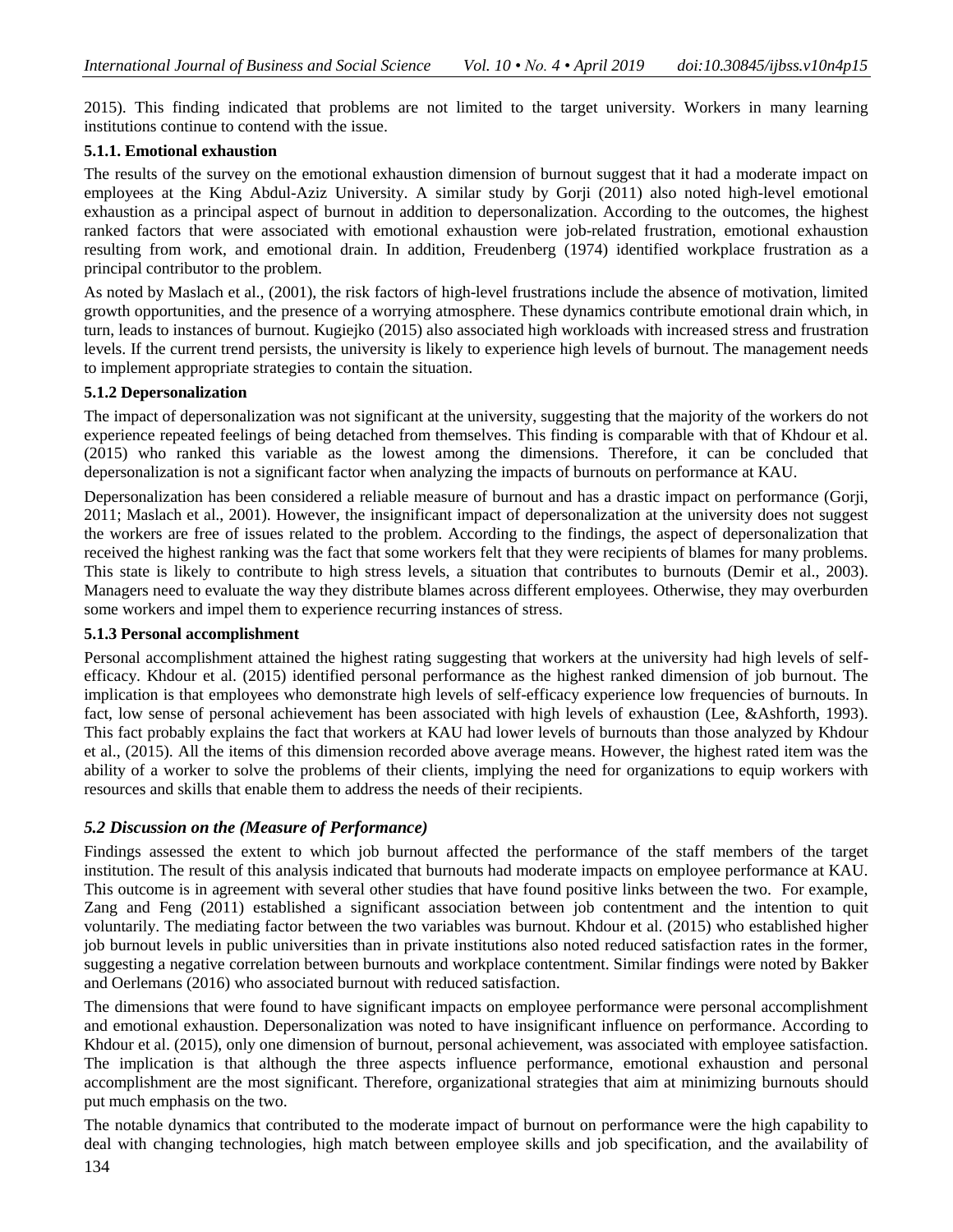alternative solutions to solve particular problems. The university"s performance in these aspects was above average implying that many workers were able to conform to emerging technologies, reduce the gaps between their skills and the routine tasks, and had access to different alternatives to problem solutions. These results confirm Khdour et al. (2015)"s assertion that incompetency and the absence of consistency between job specification and employee skills are potential contributors to job burnouts. Organizations need to ensure that they equip workers with necessary skills that match expected tasks to reduce instances of low-performance accomplishment.

### *5.3 Recommendations*

The study makes the following recommendations based on the main outcomes:

- 1.The findings have established workplace frustration as a leading contributor to burnouts. Therefore, managers need to conduct regular assessment of their staff and work at removing factors that may lead to frustration.
- 2.High levels of personal accomplishment have been associated with low occurrences of burnouts. Institutions need to invest to equip employees with sufficient skills and resources to increase their confidence. Achieving this objective may entail regular training and ensuring that workers adapt to the current technologies.
- 3. Managers should work at improving the designs of the jobs in their organizations to increase motivation. High levels of motivation can result in reduced burnout rates.
- 4.The management needs to pay attention to the effects resulting from emotional exhaustion. Possible approaches of managing the issue include appropriate entertainment programs and regular checkups for the psychological state of each staff member.
- 5.Workplace burnouts are linked with extended work hours and rigid schedules. Accordingly, the university should design employee work timetables in a way that minimize the possible effects of burnouts dimensions on staff performance.

### *5.4 Conclusion*

The findings of the results suggest that workers at the institution experience instances of occupational burnouts. They further imply that the three dimensions have varied impacts on the performance of employees at the university. Many of them are not affected by depersonalization, indicating that most of them are comfortable with their workstations. The majority of these employees experience sufficient levels of personal accomplishment. However, emotional exhaustion presents a great risk of burnouts among the workers. The management needs to implement strategies for improving the emotional status of employees at the university.

The findings also suggest that gender differences affect the effects of burnouts regarding emotional exhaustion and personal accomplishment. Women are at high risk regarding the former. The dimensions that have significant associations with both age and experience: depersonalization and personal accomplishment. The link between the two demographic factors and emotional exhaustion is insignificant. These outcomes imply that managers need to design mechanisms that focus on improving the welfare of the female worker.

# *References*

- Afzalur, M. R. (2016). Reducing job burnout through effective conflict management strategy. Current Topics in Management, 18(1), 201-212.
- Bakker, A. & Oerlemans, W. (2016). Momentary work happiness as a function of enduring burnout and work engagement. The Journal of Psychology, 150(6), 755-778.
- Demir, A., Ulusoy, M. &Ulusoy, MF (2003). Investigation of factors influencing burnout levels in the professional and private lives of nurses. International Journal of Nursing Studies, 40(8), 807-827.
- Espeland, K. E. (2006). Overcoming burnout: How to revitalize your career. The Journal of Continuing Education in Nursing, 37(4), 178-184.
- Freudenberger, H. (1974). Staff Burnout. Journal of Social Issues, 30, 159-165.
- Gorji, M. (2011). The effect of job burnout dimension on employees' performance. International Journal of Social Science and Humanity, 1(4), 243-26.
- Halbesleben, J. R. B. (2003). Assessing the construct validity of alternative measures of burnout. International Journal of Social Science and Humanity, 2(1), 15-26.
- Kugiejko, M. (2015). A professional skill set of a teachers and university lecturer in relation to the causes and prevention of job burnout. Problems of Education in the 21st Century, 67, 40-51. Retrieved from http://oaji.net/articles/2015/457-1449572275.pdf.